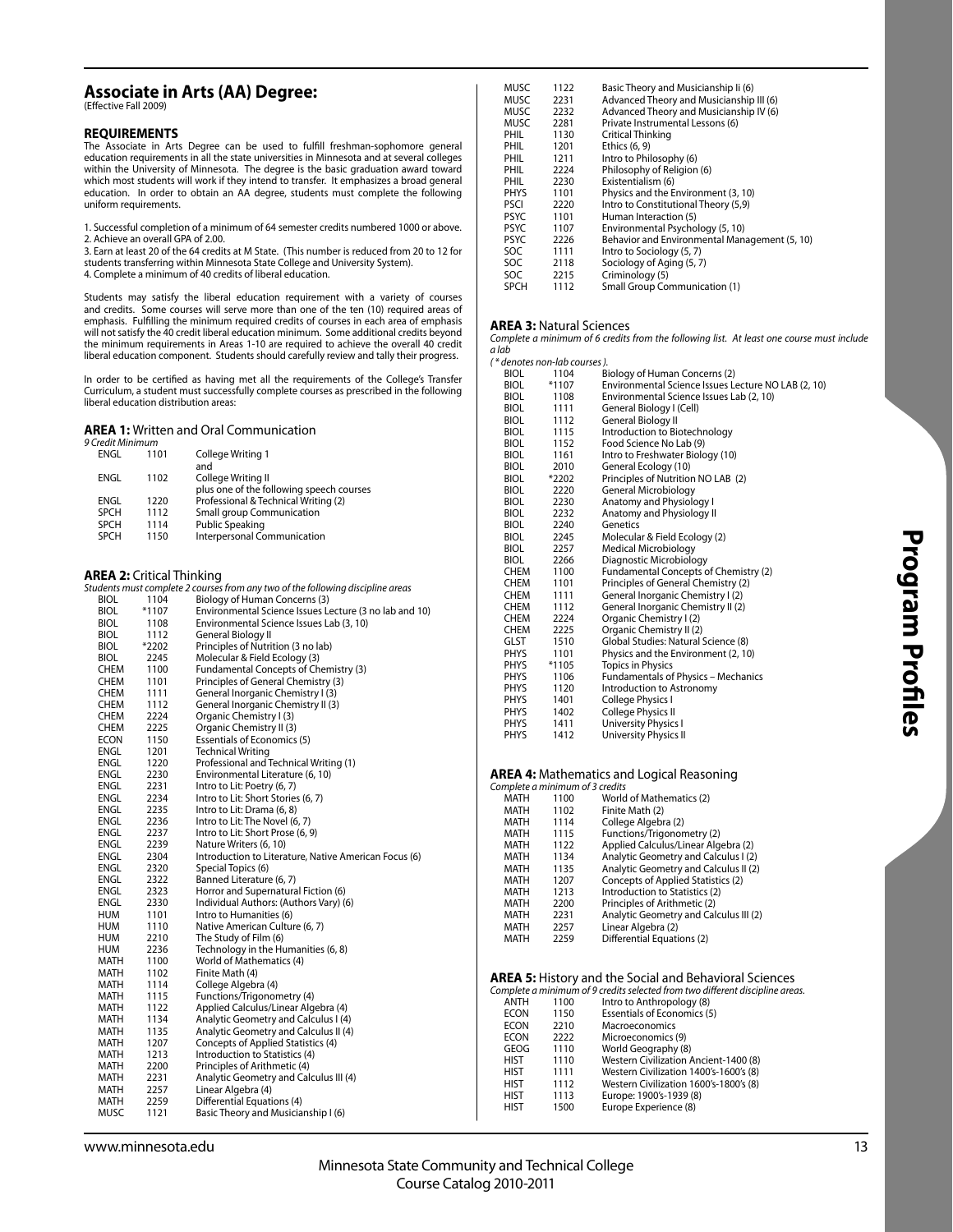| HIST        | 2211 | American History: Colonial Period (7)         |
|-------------|------|-----------------------------------------------|
| HIST        | 2212 | American History: 19th Century (7)            |
| HIST        | 2213 | American History: 20th Century (7)            |
| HONS        | 1100 | Introduction to Honors                        |
| <b>PSCI</b> | 1120 | American National Government (9)              |
| PSCI        | 1130 | State and Local Government (9)                |
| PSCI        | 1150 | Current Politics (2, 8)                       |
| PSCI        | 2204 | Comparative Government (8)                    |
| <b>PSCI</b> | 2206 | International Politics (8)                    |
| PSCI        | 2210 | Judicial Politics (9)                         |
| PSCI        | 2220 | Intro to Constitutional Theory (2, 9)         |
| <b>PSYC</b> | 1101 | Human Interaction (2)                         |
| <b>PSYC</b> | 1107 | Environmental Psychology (2, 10)              |
| <b>PSYC</b> | 1200 | General Psychology (9)                        |
| <b>PSYC</b> | 2220 | Abnormal Psychology                           |
| <b>PSYC</b> | 2222 | Development Psychology (9)                    |
| <b>PSYC</b> | 2224 | Social Psychology (7)                         |
| <b>PSYC</b> | 2226 | Behavior and Environmental Management (2, 10) |
| SOC         | 1111 | Intro to Sociology (2, 7)                     |
| SOC         | 1113 | Social Problems (9)                           |
| SOC         | 1114 | Social Problems Field Experience              |
| SOC         | 2118 | Sociology of Aging (5, 7)                     |
| SOC         | 2211 | Marriage and Family                           |
| SOC         | 2213 | Sociology of the Family                       |
| SOC         | 2215 | Criminology (2)                               |
| SOC         | 2216 | Minority Group Relations (7)                  |
| SOC         | 2217 | Rural Sociology (7)                           |
| SOC         | 2220 | Food, Culture and Society (7)                 |
| <b>WMST</b> | 1130 | Intro to Women's Studies (7)                  |
|             |      |                                               |

### **AREA 6:** The Humanities and Fine Arts

| Complete a minimum of 9 credits selected from the 3 different discipline areas. |
|---------------------------------------------------------------------------------|
| (A maximum of 3 Fine Arts credits may be utilized)                              |

|             |      | (A maximum or 5 rine Arts credits may be duized)      |
|-------------|------|-------------------------------------------------------|
| ART         | 1121 | World of Art I Prehistory through Middle Ages (8)     |
| ART         | 1122 | World of Art II (8)                                   |
| ART         | 1124 | American Art (7)                                      |
| ENGL        | 2200 | Introduction to Creative Writing                      |
| ENGL        | 2223 | Creative Writing: Personal Narrative                  |
| ENGL        | 2228 | A Well Examined Life:Reading & Writing Memoir (7)     |
| ENGL        | 2230 | Environmental Literature (2, 10)                      |
| ENGL        | 2231 | Intro to Lit: Poetry (2, 7)                           |
| ENGL        | 2234 | Intro to Lit: Short Stories (2, 7)                    |
| ENGL        | 2235 | Intro to Lit: Drama (2, 8)                            |
| ENGL        | 2236 | Intro to Lit: The Novel (2, 7)                        |
| ENGL        | 2237 | Intro to Lit: Short Prose (2, 9)                      |
| ENGL        | 2239 | Nature Writers (2, 10)                                |
| ENGL        | 2302 | American Ethic Literature (7)                         |
| ENGL        | 2304 | Introduction to Literature, Native American Focus (6) |
| ENGL        | 2310 | Intro to Mythology                                    |
| ENGL        | 2314 | Intro to Shakespeare                                  |
| ENGL        | 2320 |                                                       |
|             |      | Special Topics (2)                                    |
| ENGL        | 2321 | Women in Literature (7)                               |
| ENGL        | 2322 | Banned Literature (7)                                 |
| ENGL        | 2323 | Horror and Supernatural Fiction (2)                   |
| ENGL        | 2330 | Individual Authors: (Authors Vary) (2)                |
| ENGL        | 2331 | American Literature I (7)                             |
| ENGL        | 2332 | American Literature II (7)                            |
| ENGL        | 2361 | British Literature I (8)                              |
| ENGL        | 2362 | British Literature II (8)                             |
| GLST        | 1121 | Humanities Italy (8)                                  |
| <b>HUM</b>  | 1101 | Intro to Humanities                                   |
| <b>HUM</b>  | 1105 | Religion in Humanities (8)                            |
| <b>HUM</b>  | 1110 | Native American Culture (2, 7)                        |
| <b>HUM</b>  | 1120 | Culture of Italy I (8)                                |
| <b>HUM</b>  | 1132 | Women in Humanities (7)                               |
| <b>HUM</b>  | 1134 | Global Perspectives for Women (8)                     |
| <b>HUM</b>  | 2210 | Introduction to Film (2)                              |
| <b>HUM</b>  | 2230 | World Cinema (8)                                      |
| <b>HUM</b>  | 2236 | Technology in the Humanities (2, 8)                   |
| <b>HUM</b>  | 2281 | Culture of the British Isles (8)                      |
| <b>HUM</b>  | 2293 | Field Experience: Europe (8)                          |
| <b>HUM</b>  | 2500 | Honors Colloquy (7)                                   |
| MUSC        | 1111 | <b>Fundamentals of Music</b>                          |
| MUSC        | 1115 | Exploring Our American Musical Heritage (7)           |
| MUSC        | 1116 | The World of Music                                    |
| MUSC        | 1118 | Rock and Pop Music                                    |
| MUSC        | 1120 | Introduction to Music Technology                      |
| MUSC        | 1121 | Basic Theory & Musicianship I (2)                     |
| MUSC        | 1122 | Basic Theory & Musicianship II (2)                    |
| MUSC        | 2231 | Adv Theory & Musicianship III (2)                     |
| MUSC        | 2232 | Adv Theory & Musicianship IV (2)                      |
| <b>MUSC</b> | 2281 | Private Instrumental Lessons (2)                      |
| MUSC        | 2285 | <b>Advanced Music Composition</b>                     |
| PHIL        | 1201 | Ethics (2, 9)                                         |
| PHIL        | 1211 | Intro to Philosophy (2)                               |
| PHIL        | 2224 | Philosophy of Religion (2, 8)                         |
| PHIL        | 2230 | Existentialism (2)                                    |
|             |      |                                                       |

| <b>SPCH</b>   | 2218 | Oral Interpretation                      |
|---------------|------|------------------------------------------|
| THTR          | 1105 | Beginning Acting                         |
| THTR          | 1111 | Intro to Theatre                         |
| The Fine Arts |      |                                          |
| ART           | 1105 | Inter Cultural Art and Design (7)        |
| ART           | 1107 | Foundations of Art, 2-D                  |
| ART           | 1108 | Foundations of Art, 3-D                  |
| ART           | 1110 | Intro to Art                             |
| ART           | 1111 | <b>Beginning Drawing</b>                 |
| ART           | 1112 | <b>Beginning Painting</b>                |
| ART           | 1113 | Drawing II                               |
| ART           | 1116 | Pastel Drawing                           |
| ART           | 1140 | <b>Handbuilt Ceramics</b>                |
| ART           | 1141 | Ceramics I                               |
| ART           | 2211 | <b>Studio Painting and Framing</b>       |
| ART           | 2241 | Ceramics II                              |
| ENGL          | 2221 | Creative Writing - Poetry                |
| ENGL          | 2222 | Creative Writing - Fiction               |
| MUSC          | 1112 | <b>Beginning Class Guitar</b>            |
| MUSC          | 1113 | <b>Beginning Class Voice</b>             |
| MUSC          | 1114 | <b>Beginning Class Piano</b>             |
| MUSC          | 1123 | Sight Singing & Ear Training I           |
| MUSC          | 1124 | Sight Singing & Ear Training II          |
| MUSC          | 1135 | Voice Ensemble                           |
| MUSC          | 1141 | Concert Choir                            |
| MUSC          | 1145 | Area Chorale                             |
| MUSC          | 1151 | Individual Voice Lessons                 |
| MUSC          | 1162 | Jazz Ensemble                            |
| MUSC          | 1164 | Concert Band                             |
| <b>MUSC</b>   | 1168 | Pep Band                                 |
| MUSC          | 1181 | Private Instrumental Lessons             |
| <b>MUSC</b>   | 1185 | <b>Private Music Composition Lessons</b> |
| <b>MUSC</b>   | 1191 | <b>Individual Piano Lessons</b>          |
| <b>MUSC</b>   | 2223 | Sight Singing & Ear Training III         |
| MUSC          | 2224 | Sight Singing & Ear Training IV          |
| MUSC          | 2251 | <b>Individual Voice Lessons</b>          |
| <b>MUSC</b>   | 2291 | <b>Individual Piano Lessons</b>          |
| <b>THTR</b>   | 1112 | Intro to Stagecraft                      |
| THTR          | 1131 | Drama Lab: Acting                        |
| THTR          | 1141 | Drama Lab: Stagecraft                    |

# **AREA 7:** Human Diversity Complete one course

| Complete one course |      |                                                  |
|---------------------|------|--------------------------------------------------|
| ART                 | 1105 | Inter Cultural Art and Design (6F)               |
| ART                 | 1124 | American Art History (6)                         |
| ENGL                | 2228 | Well Examined Life: Reading & Writing Memoir (6) |
| ENGL                | 2231 | Intro to Lit: Poetry (2, 6)                      |
| ENGL                | 2234 | Intro to Lit: Short Stories (2, 6)               |
| ENGL                | 2236 | Intro to Lit: The Novel (2, 6)                   |
| ENGL                | 2302 | American Ethic Literature (6)                    |
| ENGL                | 2321 | Women in Literature (6)                          |
| ENGL                | 2322 | Banned Literature (6)                            |
| ENGL                | 2331 | American Literature I (6)                        |
| ENGL                | 2332 | American Literature II (6)                       |
| HIST                | 2211 | American History: Colonial Period<br>(5)         |
| HIST                | 2212 | American History: 19th Century (5)               |
| <b>HIST</b>         | 2213 | American History: 20th Century (5)               |
| HUM                 | 1110 | Native American Culture (2, 6)                   |
| HUM                 | 1132 | Women in Humanities (6)                          |
| HUM                 | 2500 | Honors Colloguy (5)                              |
| MUCS                | 2230 | Multicultural America                            |
| MUSC                | 1115 | Exploring Our American Musical Heritage (6)      |
| PSYC                | 2224 | Social Psychology (5)                            |
| SOC                 | 1111 | Intro to Sociology (2, 5)                        |
| SOC                 | 2118 | Sociology of Aging (2, 5)                        |
| SOC                 | 2213 | Sociology of the Family (5)                      |
| SOC                 | 2216 | Minority Group Relations (5)                     |
| SOC                 | 2217 | Rural Sociology (5)                              |
| SOC                 | 2220 | Food, Culture and Society (5)                    |
| <b>SPCH</b>         | 2216 | Intercultural Communication                      |
| WMST                | 1130 | Intro to Women's Studies (5)                     |
|                     |      |                                                  |

### **AREA 8:** Global Perspective

| Complete one course |      |                                                   |
|---------------------|------|---------------------------------------------------|
| ANTH                | 1100 | Intro to Anthropology (5)                         |
| ART                 | 1121 | World of Art I Prehistory through Middle Ages (6) |
| ART                 | 1122 | World of Art II (6)                               |
| ENGL                | 2235 | Intro to Lit: Drama (2, 6)                        |
| ENGL                | 2361 | British Literature I (6)                          |
| ENGL                | 2362 | British Literature II (6)                         |
| <b>FREN</b>         | 2211 | Intermediate French I                             |
| <b>FREN</b>         | 2212 | Intermediate French II                            |
| GEOG                | 1110 | World Geography (5)                               |
| <b>GLST</b>         | 1121 | Humanities Italy                                  |
| <b>GLST</b>         | 1500 | Global Studies: International Internship          |
| GLST                | 1510 | Global Studies: Natural Science (3NL)             |
|                     |      |                                                   |

**Program Profi les**

Program Profiles